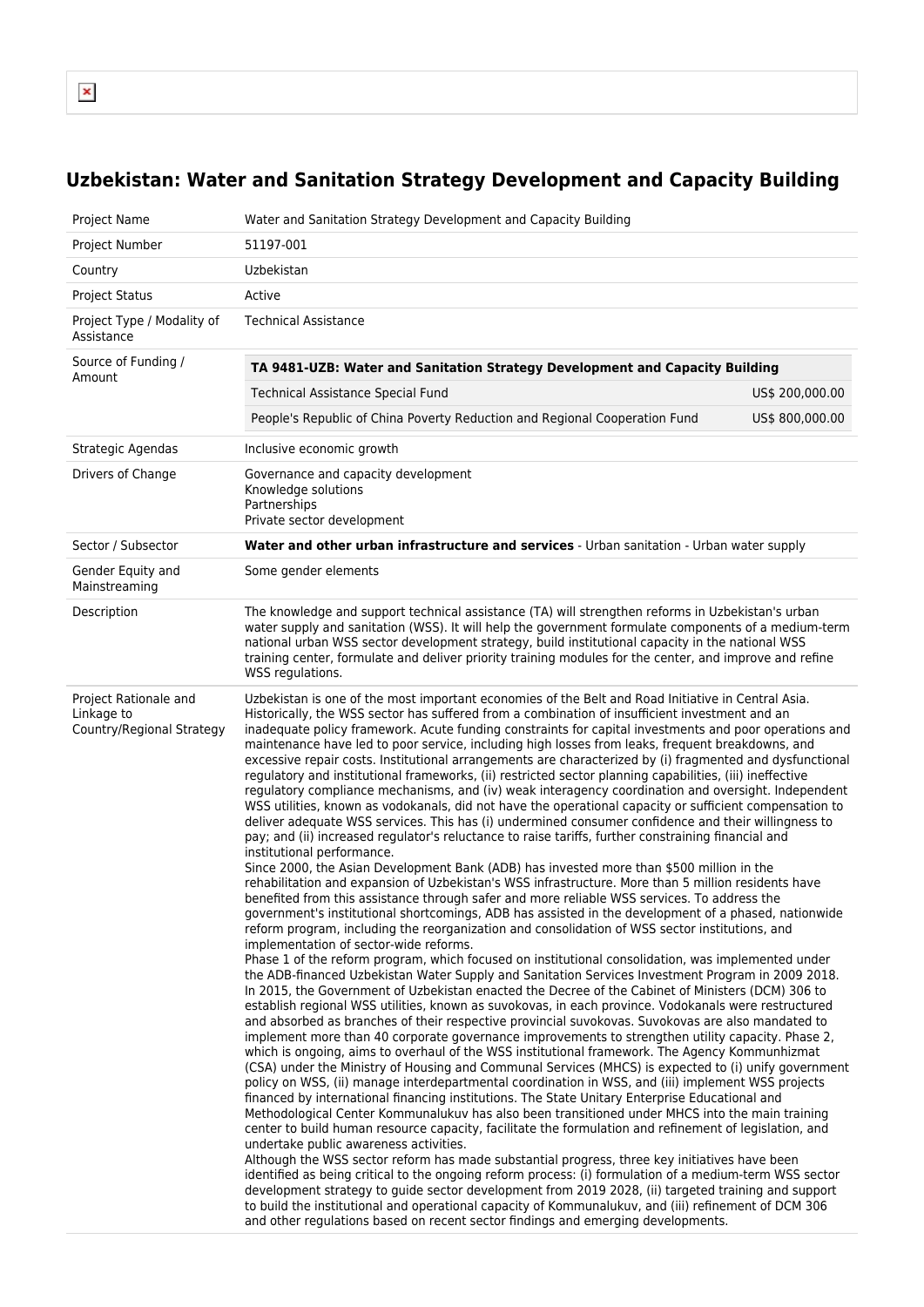| <b>Project Outcome</b><br>Description of Outcome                 |                                                                                                                                                                                                                                                                                                                                                                       |                                                                                                                                                                                                                                                                                                     | Urban WSS strategy and institutional capacity enhanced.                                                                                                                 |  |  |  |
|------------------------------------------------------------------|-----------------------------------------------------------------------------------------------------------------------------------------------------------------------------------------------------------------------------------------------------------------------------------------------------------------------------------------------------------------------|-----------------------------------------------------------------------------------------------------------------------------------------------------------------------------------------------------------------------------------------------------------------------------------------------------|-------------------------------------------------------------------------------------------------------------------------------------------------------------------------|--|--|--|
| Progress Toward Outcome                                          |                                                                                                                                                                                                                                                                                                                                                                       |                                                                                                                                                                                                                                                                                                     |                                                                                                                                                                         |  |  |  |
|                                                                  |                                                                                                                                                                                                                                                                                                                                                                       |                                                                                                                                                                                                                                                                                                     |                                                                                                                                                                         |  |  |  |
| <b>Implementation Progress</b><br>Description of Project Outputs |                                                                                                                                                                                                                                                                                                                                                                       |                                                                                                                                                                                                                                                                                                     | Medium-term urban WSS sector development and investment<br>strategy prepared<br>Training Center Kommunalukuv capacity strengthened<br>WSS regulatory framework improved |  |  |  |
|                                                                  |                                                                                                                                                                                                                                                                                                                                                                       | Status of Implementation Progress (Outputs, Activities, and Issues)                                                                                                                                                                                                                                 |                                                                                                                                                                         |  |  |  |
| Geographical Location                                            |                                                                                                                                                                                                                                                                                                                                                                       |                                                                                                                                                                                                                                                                                                     | Nation-wide                                                                                                                                                             |  |  |  |
|                                                                  |                                                                                                                                                                                                                                                                                                                                                                       |                                                                                                                                                                                                                                                                                                     |                                                                                                                                                                         |  |  |  |
|                                                                  |                                                                                                                                                                                                                                                                                                                                                                       | <b>Summary of Environmental and Social Aspects</b>                                                                                                                                                                                                                                                  |                                                                                                                                                                         |  |  |  |
| <b>Environmental Aspects</b>                                     |                                                                                                                                                                                                                                                                                                                                                                       |                                                                                                                                                                                                                                                                                                     |                                                                                                                                                                         |  |  |  |
| Involuntary Resettlement                                         |                                                                                                                                                                                                                                                                                                                                                                       |                                                                                                                                                                                                                                                                                                     |                                                                                                                                                                         |  |  |  |
| <b>Indigenous Peoples</b>                                        |                                                                                                                                                                                                                                                                                                                                                                       |                                                                                                                                                                                                                                                                                                     |                                                                                                                                                                         |  |  |  |
|                                                                  |                                                                                                                                                                                                                                                                                                                                                                       | <b>Stakeholder Communication, Participation, and Consultation</b>                                                                                                                                                                                                                                   |                                                                                                                                                                         |  |  |  |
| During Project Design                                            |                                                                                                                                                                                                                                                                                                                                                                       |                                                                                                                                                                                                                                                                                                     |                                                                                                                                                                         |  |  |  |
| During Project Implementation                                    |                                                                                                                                                                                                                                                                                                                                                                       |                                                                                                                                                                                                                                                                                                     |                                                                                                                                                                         |  |  |  |
|                                                                  |                                                                                                                                                                                                                                                                                                                                                                       |                                                                                                                                                                                                                                                                                                     |                                                                                                                                                                         |  |  |  |
| <b>Business Opportunities</b>                                    |                                                                                                                                                                                                                                                                                                                                                                       |                                                                                                                                                                                                                                                                                                     |                                                                                                                                                                         |  |  |  |
|                                                                  | Consulting Services The Urban Development and Water Division of ADB's Central and West Asia Department will select, supervise<br>and evaluate consultants. The consultants will liaise closely with the CSA and other government agencies<br>throughout the TA.). Consulting services will be provided through the provision of one output-based contract<br>package. |                                                                                                                                                                                                                                                                                                     |                                                                                                                                                                         |  |  |  |
| Procurement                                                      | Any goods and equipment purchased under the TA will be procured by the consultants, and turned over to the<br>CSA at or before the completion of the TA.                                                                                                                                                                                                              |                                                                                                                                                                                                                                                                                                     |                                                                                                                                                                         |  |  |  |
|                                                                  |                                                                                                                                                                                                                                                                                                                                                                       |                                                                                                                                                                                                                                                                                                     |                                                                                                                                                                         |  |  |  |
| Responsible ADB Officer                                          |                                                                                                                                                                                                                                                                                                                                                                       | Hu, Ruoyu                                                                                                                                                                                                                                                                                           |                                                                                                                                                                         |  |  |  |
| Responsible ADB Department                                       |                                                                                                                                                                                                                                                                                                                                                                       | Central and West Asia Department                                                                                                                                                                                                                                                                    |                                                                                                                                                                         |  |  |  |
| Responsible ADB Division                                         |                                                                                                                                                                                                                                                                                                                                                                       | Urban Development and Water Division, CWRD                                                                                                                                                                                                                                                          |                                                                                                                                                                         |  |  |  |
| <b>Executing Agencies</b>                                        |                                                                                                                                                                                                                                                                                                                                                                       | Agency "Kommunhizmat" (CSA) formerly Uzbekistan Communal Services Agency "Uzkommunkhizmat"<br>1, Niyozbek Yuli Str.<br>Tashkent 100035<br>Republic of Uzbekistan<br>Asian Development Bank<br>6 ADB Avenue,<br>Mandaluyong City 1550, Philippines<br>Republic of Uzbekistan<br>Tashkent, Uzbekistan |                                                                                                                                                                         |  |  |  |
| <b>Timetable</b>                                                 |                                                                                                                                                                                                                                                                                                                                                                       |                                                                                                                                                                                                                                                                                                     |                                                                                                                                                                         |  |  |  |
| Concept Clearance                                                |                                                                                                                                                                                                                                                                                                                                                                       |                                                                                                                                                                                                                                                                                                     | 18 Sep 2017                                                                                                                                                             |  |  |  |
| <b>Fact Finding</b>                                              |                                                                                                                                                                                                                                                                                                                                                                       |                                                                                                                                                                                                                                                                                                     |                                                                                                                                                                         |  |  |  |
| <b>MRM</b>                                                       |                                                                                                                                                                                                                                                                                                                                                                       |                                                                                                                                                                                                                                                                                                     |                                                                                                                                                                         |  |  |  |
| Approval                                                         |                                                                                                                                                                                                                                                                                                                                                                       |                                                                                                                                                                                                                                                                                                     | 21 Dec 2017                                                                                                                                                             |  |  |  |
| <b>Last Review Mission</b>                                       |                                                                                                                                                                                                                                                                                                                                                                       |                                                                                                                                                                                                                                                                                                     |                                                                                                                                                                         |  |  |  |
| Last PDS Update                                                  |                                                                                                                                                                                                                                                                                                                                                                       |                                                                                                                                                                                                                                                                                                     | 27 Sep 2018                                                                                                                                                             |  |  |  |

## **TA 9481-UZB**

**Milestones**